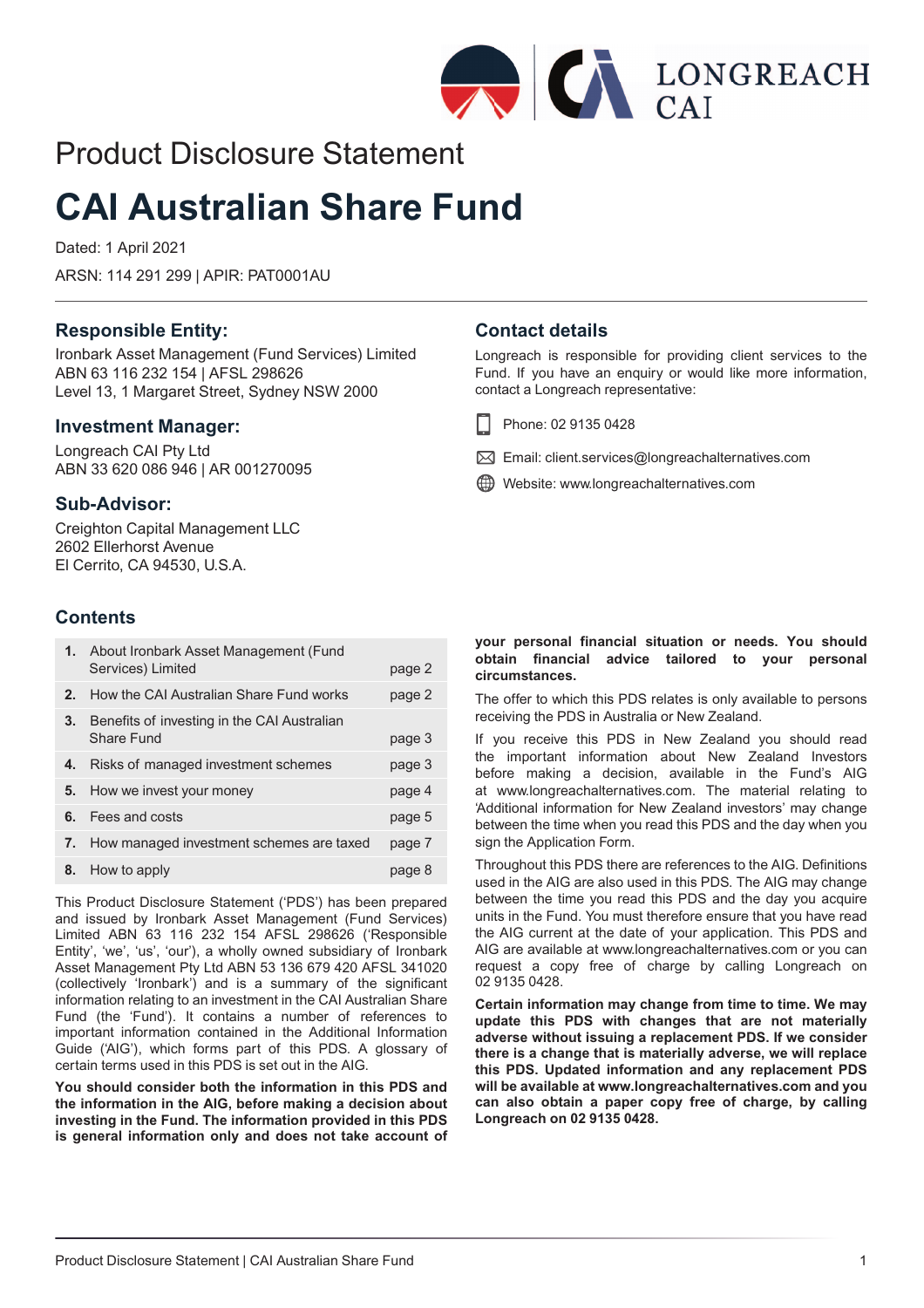# <span id="page-1-0"></span>**About Ironbark Asset Management (Fund Services) Limited**

# **Ironbark Asset Management (Fund Services) Limited**

Ironbark Asset Management (Fund Services) Limited is the responsible entity of the Fund and the issuer of units in the Fund. It is a wholly owned subsidiary of Ironbark Asset Management Pty Ltd.

Ironbark Asset Management (Fund Services) Limited is an Australian incorporated company and holds an Australian financial services licence from ASIC authorising it to operate registered managed investment schemes such as the Fund.

The Responsible Entity is responsible for:

- the management of the Fund in accordance with the Constitution, the Corporations Act and general law; and
- appointing and monitoring the performance of the Fund's service providers.

Ironbark is a provider of asset management solutions. Ironbark seeks to build investment solutions that are relevant and meet the needs of its distributors and investors. To achieve this, Ironbark invests in quality people to deliver the highest service standards.

Through our strategic partnerships with international and Australian fund managers, Ironbark provides investment solutions across a diverse range of asset classes including Australian and international securities, alternative investments, domestic and global property securities, and fixed interest securities.

As at 31 December 2020, Ironbark and its related entities have over \$30.0 billion funds under management, trusteeship and advice.

### **Longreach CAI Pty Ltd ('Longreach CAI' or 'Investment Manager')**

The Responsible Entity has appointed Longreach CAI as the investment manager for the Fund.

Longreach CAI provides services to Ironbark with respect to the Fund, including performing manager oversight of Creighton AI and reporting on investment and operational matters relating to the Fund. Additionally, Longreach CAI manages the relationship with Creighton AI to support marketing and servicing of investors in Australia.

Longreach CAI is a corporate authorised representative  $(number \ 001270095)$  of Longreach Alternatives (AFSL 246747).

# **Creighton Capital Management LLC ('Creighton AI' or 'Sub-Advisor')**

Creighton AI is the sub-advisor of the Fund and is responsible for the management of the investment strategy and investment processes for the Fund.

Creighton AI is an active equity investment manager, specialising in managing global equity strategies including market-neutral, long-only and index enhanced variations. Creighton AI believes that quantitative investing can produce consistent, repeatable, risk-adjusted performance for investors.

Creighton AI brings together a deeply experienced global investment team to enable investors to access an institutional grade global equity investment strategy.

#### **Consent**

Longreach CAI and Creighton AI have given, and not withdrawn, their written consent to be named in this PDS in the form and context in which they are named and for the inclusion of information about them in this PDS and the AIG. Longreach CAI and Creighton AI have not authorised or caused the issue of, and take no responsibility for, this PDS or the AIG, other than the inclusion of the information about Longreach CAI and Creighton AI.

#### $\overline{2}$ **How the CAI Australian Share Fund works**

The Fund is a registered managed investment scheme. The Fund is governed by the constitution of the Fund that sets out how the Fund must operate, and together with this PDS, the Corporations Act and other laws, regulate the Responsible Entity's legal relationship with investors. Investors in the Fund receive units in return for their investment. However, it does not give the investor an interest in any particular asset of the Fund.

# **Applying for units**

Investors can acquire units by completing an Application Form. The minimum investment amount for the Fund is \$20,000.

If your application is received by 2.00pm on a Business Day, your units will be issued based on the unit price for that Business Day. If your application is received after 2.00pm on a Business Day, it will be considered as being received on the next Business Day.

The price at which units are acquired is determined in accordance with the Constitution ('Application Price'). The Application Price on a Business Day is equal to the Net Asset Value ('NAV') of the Fund divided by the number of units on issue and adjusted for the buy/sell spread.

The Application Price, and the price of units generally, will vary as the market value of assets in the Fund rises or falls.

#### **Making additional investments**

You can make additional investments into the Fund at any time by completing an additional investment form, which is available online at www.longreachalternatives.com. The minimum online at www.longreachalternatives.com. additional investment into the Fund is \$1,000.

## **Distributions**

We review the Fund for income earned semi-annually. If the Fund distributes, distributions will be calculated on the last day of each accounting period ending 31 December and 30 June, and are normally paid to investors within 14 days of the period end, although the Constitution allows up to 30 days from the end of the relevant distribution period. Subject to the law, Ironbark may change the distribution frequency without notice.

Investors can have their distribution reinvested or paid to a nominated bank account. Investors who do not indicate a preference will have their distributions automatically reinvested.

# **Access to your money**

Investors of the Fund can withdraw their investment by completing either a withdrawal form (available via www.longreachalternatives.com) or provide a written request to withdraw from the Fund (detailing the number of units to be redeemed or the dollar value required, the account number, Fund name and the name in which the investment is held).

If your valid withdrawal request is received by 2.00pm on a Business Day, your units will be redeemed based on the unit price for that Business Day. If your withdrawal request is received after 2.00pm on a Business Day, it will be considered as being received on the next Business Day.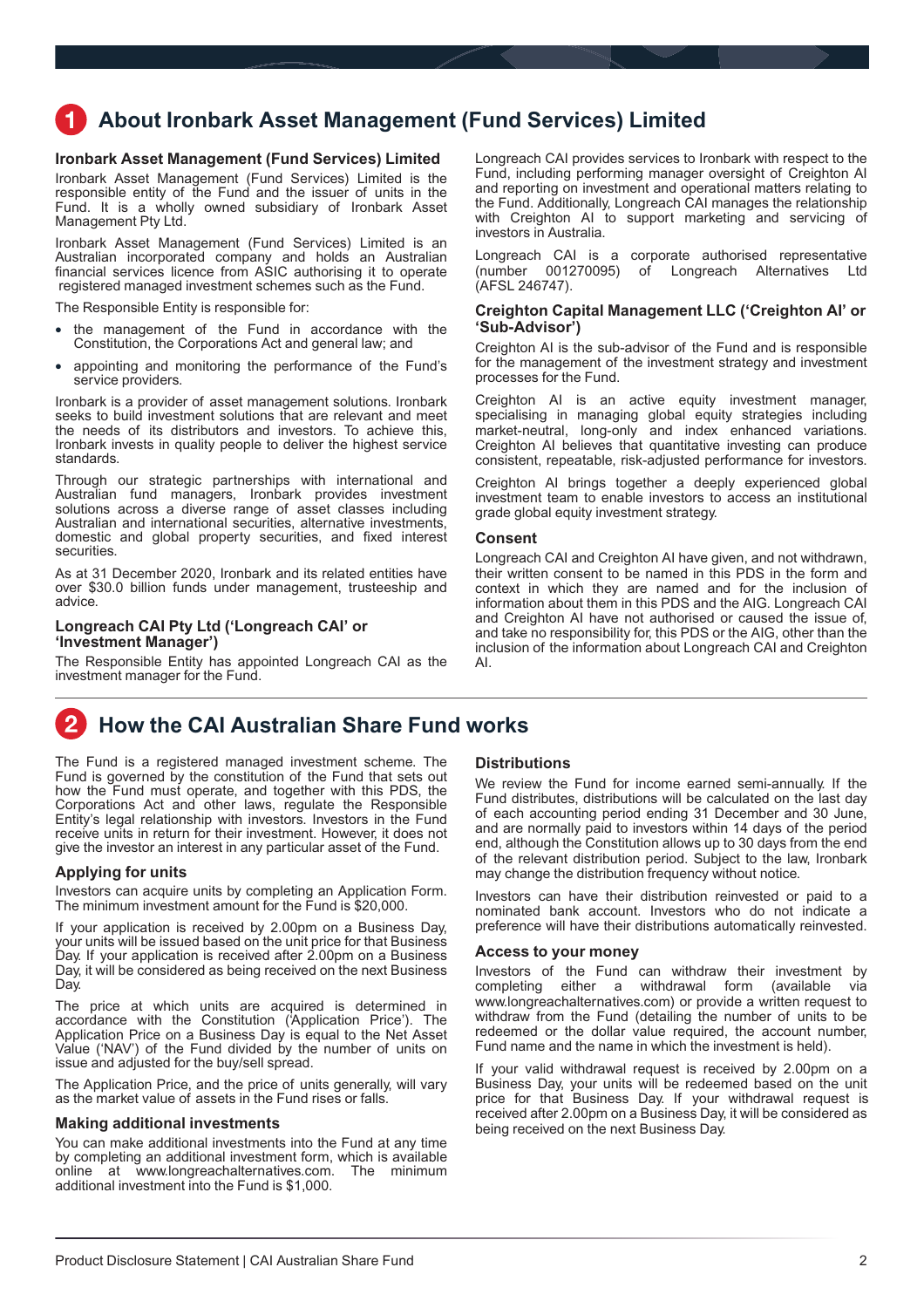<span id="page-2-0"></span>**You can fax your withdrawal request to 02 9323 6411 or mail to:**

Ironbark Asset Management (Fund Services) Limited C/- State Street Australia Limited - Unit Registry Level 14, 420 George Street Sydney NSW 2000

The price at which units are withdrawn is determined in accordance with the Constitution ('Withdrawal Price'). The Withdrawal Price on a Business Day is equal to the NAV of the Fund, divided by the number of units on issue and adjusted for the buy/sell spread.

The minimum withdrawal amount is \$1,000.

Ironbark will generally allow investors of the Fund to access their investment within 10 Business Days of receipt of a valid withdrawal request by transferring the withdrawal proceeds to your nominated bank account. However, in some circumstances (such as when there is a freeze on withdrawals) you may not be able to withdraw your investment within this usual period. The Constitution allows Ironbark to make payment up to 30 days after receipt of a request.

### **Indirect Investors**

You may be able to invest indirectly in the Fund via an investor directed portfolio service, a master trust, wrap account or similar arrangement ('IDPS') by directing the IDPS operator to acquire units on your behalf. If you do so, you will need to complete the relevant forms provided by the IDPS operator. The IDPS operator's withdrawal conditions determine when you can withdraw. Your rights as an Indirect Investor should be set out in the disclosure document issued by the IDPS operator.

If you invest in the Fund through an IDPS you will not become an investor in the Fund. The operator or custodian of the IDPS will be the investor recorded in the Fund's register and will be the only person who is able to exercise the rights and receive the benefits of a direct investor. Your investment in the Fund through the IDPS will be governed by the terms of your IDPS. Unless otherwise stated, the information in this PDS applies to direct investors.

The Responsible Entity is not responsible for the operation of any IDPS. You should read the disclosure document for that IDPS together with this PDS prior to investing.

#### **Transferring units**

You may transfer units in the Fund to another person, with the consent of the Responsible Entity.

# **Unit pricing policy and methodology**

Ironbark has developed a formal written policy in relation to the guidelines and relevant factors taken into account when exercising any discretion in calculating unit prices (including determining the value of the assets and liabilities). A copy of the policy and, where applicable and to the extent required, any other relevant documents in relation to the policy will be made available to investors free of charge on request to Ironbark .

You should read the important information about applications, distributions, withdrawals and transfers before making a decision. Go to the 'How the Fund works' section of the AIG, which is available at www.longreachalternatives.com.

The material relating to applications, distributions, withdrawals, and transfers may change between the time when you read this PDS and the day when you acquire the product.

# **Benefits of investing in the CAI Australian Share Fund**

# **Significant features**

The Fund offers investors an opportunity to invest in a high conviction portfolio of listed or expected to be listed Australian equities and some international equities through a machine learning based quantitative investment process.

# **Significant benefits**

Benefits of investing in the Fund include:

- professional investment management, and access to Creighton AI's proprietary research and portfolio construction skills; and
- access to investment opportunities and diversity that may not be as easily accessible to investors who invest directly in listed securities.

You should read the important information about the significant features of the Fund before making a decision. Go to the 'Other important information' section of the AIG, which is available at www.longreachalternatives.com.

The material relating to the significant features of the Fund may change between the time you read this PDS and the day you acquire the product.

# **Risks of managed investment schemes**

**All investments carry risk**. Different investment strategies may carry different levels of risk, depending on the assets acquired under the strategy. Assets with the highest long-term returns may also carry the highest level of short-term risk. Highlighted below are some of the significant risks you should consider when deciding whether to invest in the Fund. Please refer to the AIG for a further explanation of risks and measures employed by us to manage those risks. You may want to consider these risks in light of your risk profile. Your risk profile will vary depending on a range of factors, including your age, the investment time frame (how long you wish to invest for), your other investments or assets and your risk tolerance.

We do not guarantee the liquidity of the Fund's investments, repayment of capital, any rate of return or the Fund's investment performance. The value of the Fund's investments will vary. You may lose money by investing in the Fund and your investment in the Fund may not meet your objectives. The level of returns will vary and future returns may differ from past returns. Laws affecting managed investment schemes may also change in the future.

In addition, we do not offer advice that takes into account your personal financial situation, including advice about whether the Fund is suitable for your circumstances. If you require personal financial advice, you should contact a licensed financial adviser.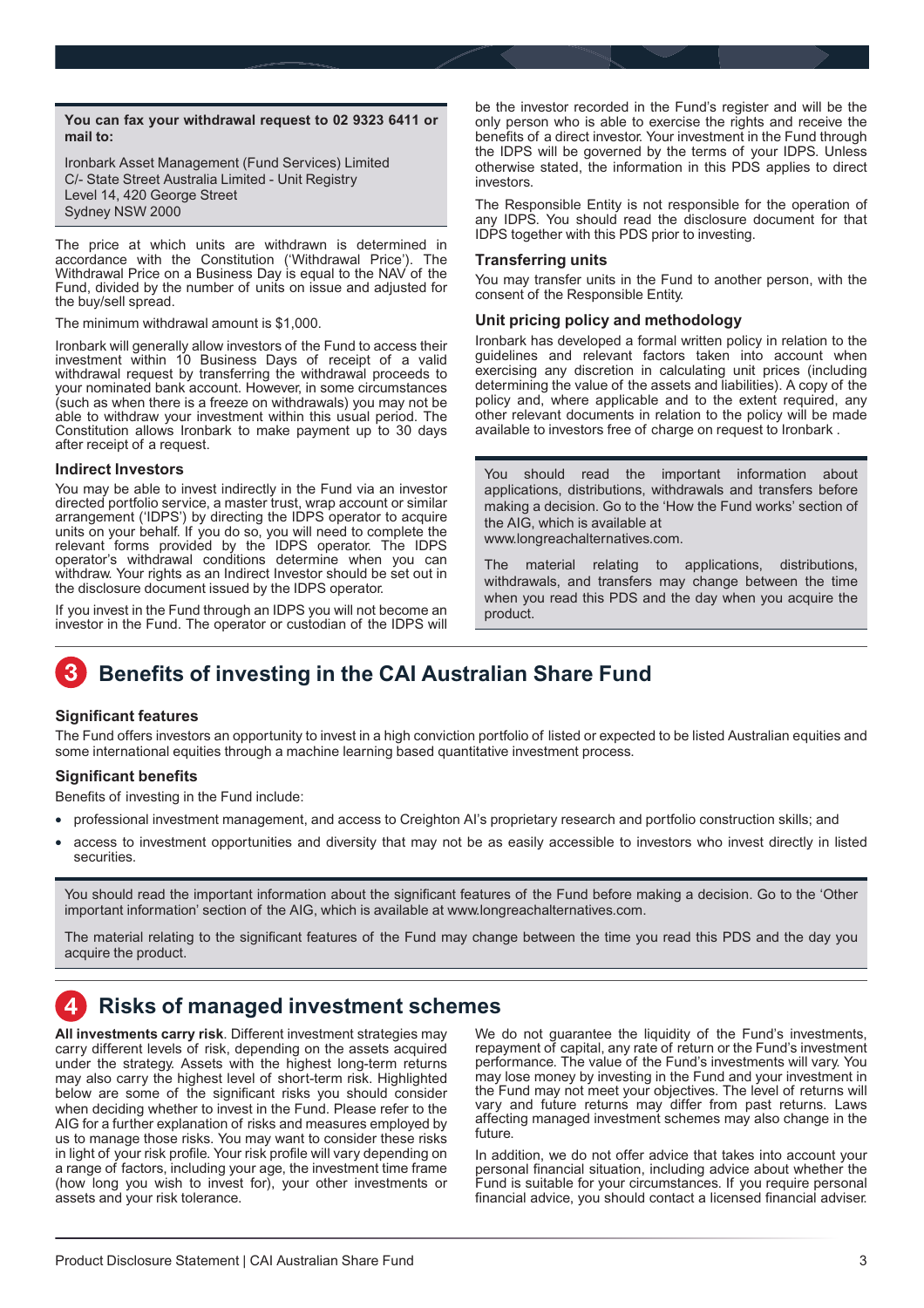# <span id="page-3-0"></span>**Specific risks of investing in this Fund**

Particular risks associated with the Fund include the following. Risks associated with managed investment schemes generally are set out in the AIG.

| <b>Currency risk</b>              | The Fund can invest in overseas markets and has exposure to movements in the currencies concerned.<br>There is a risk that changes in global currency rates will adversely affect the value of the Fund. Creighton<br>Al may actively manage currency exposure within the Fund by currency hedging.                                                                                                                                                                                                                                                                                                                                                                                                                                                                                                                                                                                                                                                                                                                                                                                                                                                |
|-----------------------------------|----------------------------------------------------------------------------------------------------------------------------------------------------------------------------------------------------------------------------------------------------------------------------------------------------------------------------------------------------------------------------------------------------------------------------------------------------------------------------------------------------------------------------------------------------------------------------------------------------------------------------------------------------------------------------------------------------------------------------------------------------------------------------------------------------------------------------------------------------------------------------------------------------------------------------------------------------------------------------------------------------------------------------------------------------------------------------------------------------------------------------------------------------|
| <b>Derivatives risk</b>           | The Fund is permitted to use derivatives for risk management purposes.<br>The value of derivatives can be influenced by a number of factors, including movement in the value of the                                                                                                                                                                                                                                                                                                                                                                                                                                                                                                                                                                                                                                                                                                                                                                                                                                                                                                                                                                |
|                                   | underlying asset, difficulty in liquidating the derivative and counterparty risk (this is where the counterparty<br>to the derivatives contract cannot meet its obligations under the contract).                                                                                                                                                                                                                                                                                                                                                                                                                                                                                                                                                                                                                                                                                                                                                                                                                                                                                                                                                   |
|                                   | Derivatives are used to reduce risk or as substitutes for physical securities, and are not used by the Fund<br>for speculative purposes or to gear the Fund.                                                                                                                                                                                                                                                                                                                                                                                                                                                                                                                                                                                                                                                                                                                                                                                                                                                                                                                                                                                       |
| <b>Model and research</b><br>risk | The Fund's strategy is implemented through a proprietary model that has an emphasis on statistical<br>research. However, research is based on what has occurred in the past. To the extent that a market<br>deviates from its accustomed response to an event or the event itself is unusual, extreme, or never before<br>experienced by the market, the value of a research-based methodology will lessen. Mathematical models<br>may be incomplete and/or flawed and there is an inherent risk that any forecasts derived from them may<br>be inaccurate, particularly if the research or models are based on, or incorporate, inaccurate assumptions<br>or data. Assumptions or data may be inaccurate from the outset or may become inaccurate as a result of<br>factors such as changes in market structure or increased government intervention in markets. As a result,<br>Creighton AI's investment approach may not successfully identify statistical advantages leading to profits<br>over time or may result in the Fund investing in positions that lead to losses. This may have an adverse<br>effect on the performance of the Fund. |

# **General risks of investing**

Risks associated with investing generally include:

| <b>Active management</b><br>risk | Includes the risk of the Fund investing in selected securities, rather than an index.                                                                 |
|----------------------------------|-------------------------------------------------------------------------------------------------------------------------------------------------------|
| <b>Distribution risk</b>         | Includes the risk that the Fund may not distribute regularly.                                                                                         |
| Force majeure risk               | Includes the risk that circumstances or events beyond our reasonable control may impact the operation,<br>administration and performance of the Fund. |
| <b>Fund risk</b>                 | Includes the risk of Investment Manager termination, changes of fees, administrative error and more<br>within the Fund.                               |
| <b>Inflation risk</b>            | Includes the risk that cash flows from your investment may not be worth as much in the future.                                                        |
| Interest rate risk               | Includes the risks related to adverse interest rate movements.                                                                                        |
| Investor objective risk          | Includes the risk that your objectives may not be met by your choice of investment.                                                                   |
| <b>Liquidity risk</b>            | Includes the risk that assets may not be converted to cash in a timely manner.                                                                        |
| <b>Market risk</b>               | Includes the risk of volatility and negative returns arising from investment markets.                                                                 |
| <b>Operational risk</b>          | Includes the risk that disruptions or failures of operational systems may impact the Fund.                                                            |
| <b>Regulatory risk</b>           | Includes the risk that laws and regulations affecting the Fund may change.                                                                            |

You should read the important information about risks before making a decision. Go to the 'Risks of managed investment schemes' section of the AIG, which is available at www.longreachalternatives.com.

The material relating to risks may change between the time when you read this PDS and the day when you acquire the product.

#### 5 **How we invest your money**

**Warning:** Before choosing to invest in the Fund you should consider the likely investment return, the risks of investing and your investment time frame.

| Investment objective           | To outperform (net of fees) the benchmark by 2% p.a. over rolling 3-year periods. |
|--------------------------------|-----------------------------------------------------------------------------------|
| <b>Benchmark</b>               | S&P/ASX 300 Accumulation Index                                                    |
| <b>Suggested min timeframe</b> | At least 5 years                                                                  |
| <b>Standard risk measure</b>   | 6                                                                                 |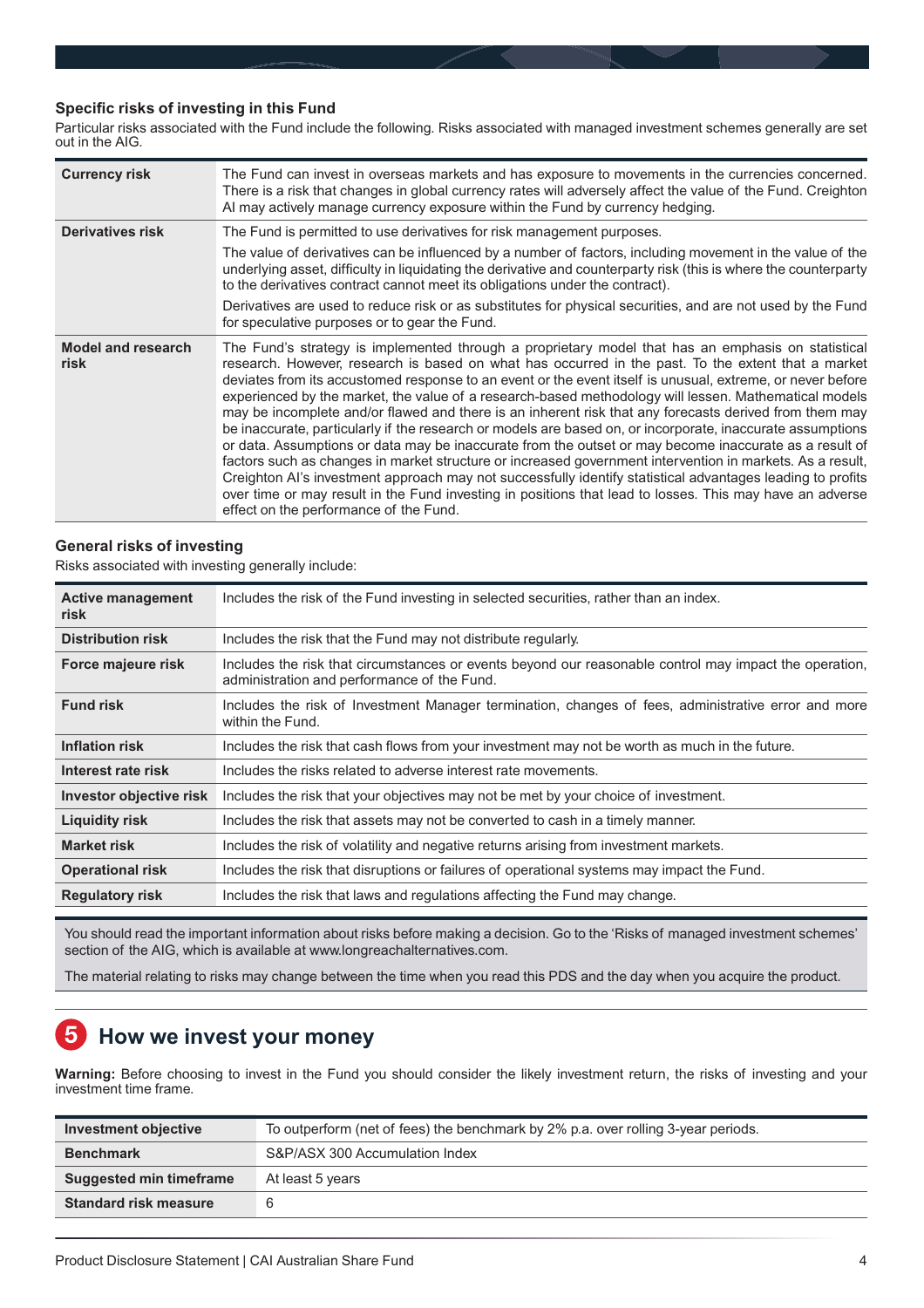<span id="page-4-0"></span>

| <b>Risk level</b>                       | High. There is a risk that investors may lose some or all of their investment. Higher risk investments<br>tend to fluctuate in the short term but may produce higher returns than lower risk investments over<br>the long term.                                                                                                                                                                                                                                                                                                                                                                                                                                                                                                                                                                                                                                                                                                                                                                                                                                                                                                                                                                                                                                                                                                                                   |                                                                                                       |                                                                                        |
|-----------------------------------------|-------------------------------------------------------------------------------------------------------------------------------------------------------------------------------------------------------------------------------------------------------------------------------------------------------------------------------------------------------------------------------------------------------------------------------------------------------------------------------------------------------------------------------------------------------------------------------------------------------------------------------------------------------------------------------------------------------------------------------------------------------------------------------------------------------------------------------------------------------------------------------------------------------------------------------------------------------------------------------------------------------------------------------------------------------------------------------------------------------------------------------------------------------------------------------------------------------------------------------------------------------------------------------------------------------------------------------------------------------------------|-------------------------------------------------------------------------------------------------------|----------------------------------------------------------------------------------------|
| <b>Investor suitability</b>             | The Fund may suit investors who are seeking moderate to high growth potential over the suggested<br>investment timeframe and willing to accept the high risk/high return profile of investing in a portfolio<br>of actively managed Australian shares.                                                                                                                                                                                                                                                                                                                                                                                                                                                                                                                                                                                                                                                                                                                                                                                                                                                                                                                                                                                                                                                                                                            |                                                                                                       |                                                                                        |
| <b>Investment style and</b><br>approach | Creighton AI is an active equity investment manager, specialising in managing global equity<br>strategies including market-neutral, long-only and index enhanced variations. Creighton AI<br>believes that quantitative investing can produce consistent, repeatable, risk-adjusted performance<br>for investors. Behavioural finance drives Creighton AI's prediction process, subject matter expertise<br>drives the investment philosophy and the scientific method drives the process of generating returns<br>and research. Creighton AI rigorously self-imposes a high standard in their research effort. The<br>addition of new factors is limited to those that improve prediction accuracy and outcomes in a<br>statistically significant way. This focus on prediction accuracy and outcomes helps the Investment<br>Manager focus time and other resources on the most important problems. The Fund invests<br>predominately in companies included in the S&P/ASX 300 Index and may be exposed to<br>international companies to a maximum of 10% of the NAV. Investments of the Fund may also<br>include derivatives such as index futures and currency forward contracts which would be used for<br>risk management purposes or as substitutes for physical securities. Derivatives will not be used for<br>speculative purposes or to gear the Fund. |                                                                                                       |                                                                                        |
| <b>Asset allocation</b>                 | <b>Sector</b>                                                                                                                                                                                                                                                                                                                                                                                                                                                                                                                                                                                                                                                                                                                                                                                                                                                                                                                                                                                                                                                                                                                                                                                                                                                                                                                                                     | Minimum (% of NAV)                                                                                    | Maximum (% of NAV)                                                                     |
|                                         | Australian equities                                                                                                                                                                                                                                                                                                                                                                                                                                                                                                                                                                                                                                                                                                                                                                                                                                                                                                                                                                                                                                                                                                                                                                                                                                                                                                                                               | 90%                                                                                                   | 100%                                                                                   |
|                                         | International equities                                                                                                                                                                                                                                                                                                                                                                                                                                                                                                                                                                                                                                                                                                                                                                                                                                                                                                                                                                                                                                                                                                                                                                                                                                                                                                                                            | $0\%$                                                                                                 | 10%                                                                                    |
|                                         | Cash                                                                                                                                                                                                                                                                                                                                                                                                                                                                                                                                                                                                                                                                                                                                                                                                                                                                                                                                                                                                                                                                                                                                                                                                                                                                                                                                                              | $0\%$                                                                                                 | 5%                                                                                     |
|                                         | Fund back within these ranges as soon as practicable.                                                                                                                                                                                                                                                                                                                                                                                                                                                                                                                                                                                                                                                                                                                                                                                                                                                                                                                                                                                                                                                                                                                                                                                                                                                                                                             | movements or the receipt of significant cash flows. If this occurs, action will be taken to bring the | The Fund may temporarily move outside the ranges due to certain factors such as market |

We reserve the right to terminate the Fund or change the Fund's investment objectives (including the benchmark, asset allocation and investment style and approach) and/or replace the Investment Manager without providing prior notice to investors in some cases, in accordance with the law. We will inform investors of any material changes to the Fund through updated information available at www.longreachalternatives.com or as otherwise required by law.

# **Labour, environmental, social and ethical considerations**

Neither the Responsible Entity's nor Creighton AI's decisions to invest, retain or realise investments is based on labour standards, or environmental, social or ethical considerations. However, to the extent that these issues may financially affect an investment, that financial effect could influence the Responsible Entity's and Creighton AI's investment decisions.

# **Fund performance**

The latest available information on the performance of the Fund will be available at www.longreachalternatives.com. A free paper copy of the information will also be available on request.

You should read the important information about standard risk measures before making a decision. Go to the 'Other important information' section of the AIG, which is available at www.longreachalternatives.com.

The material relating to standard risk measures in the AIG may change between the time you read this PDS and the day you acquire the product.

#### **Fees and costs** 6

# **DID YOU KNOW?**

**Small differences in both investment performance and fees and costs can have a substantial impact on your long term returns.**

**For example, total annual fees and costs of 2% of your account balance rather than 1% could reduce your final return by up to 20% over a 30 year period (for example, reduce it from \$100,000 to \$80,000).**

**You should consider whether features such as superior investment performance or the provision of better member services justify higher fees and costs.**

**You may be able to negotiate to pay lower contribution fees and management costs, where applicable. Ask the fund or your financial adviser.**

# **TO FIND OUT MORE**

If you would like to find out more, or see the impact of the fees based on your own circumstances, the **Australian Securities and Investments Commission (ASIC)** website (www.moneysmart.gov.au) has a managed funds fee calculator to help you check out different fee options.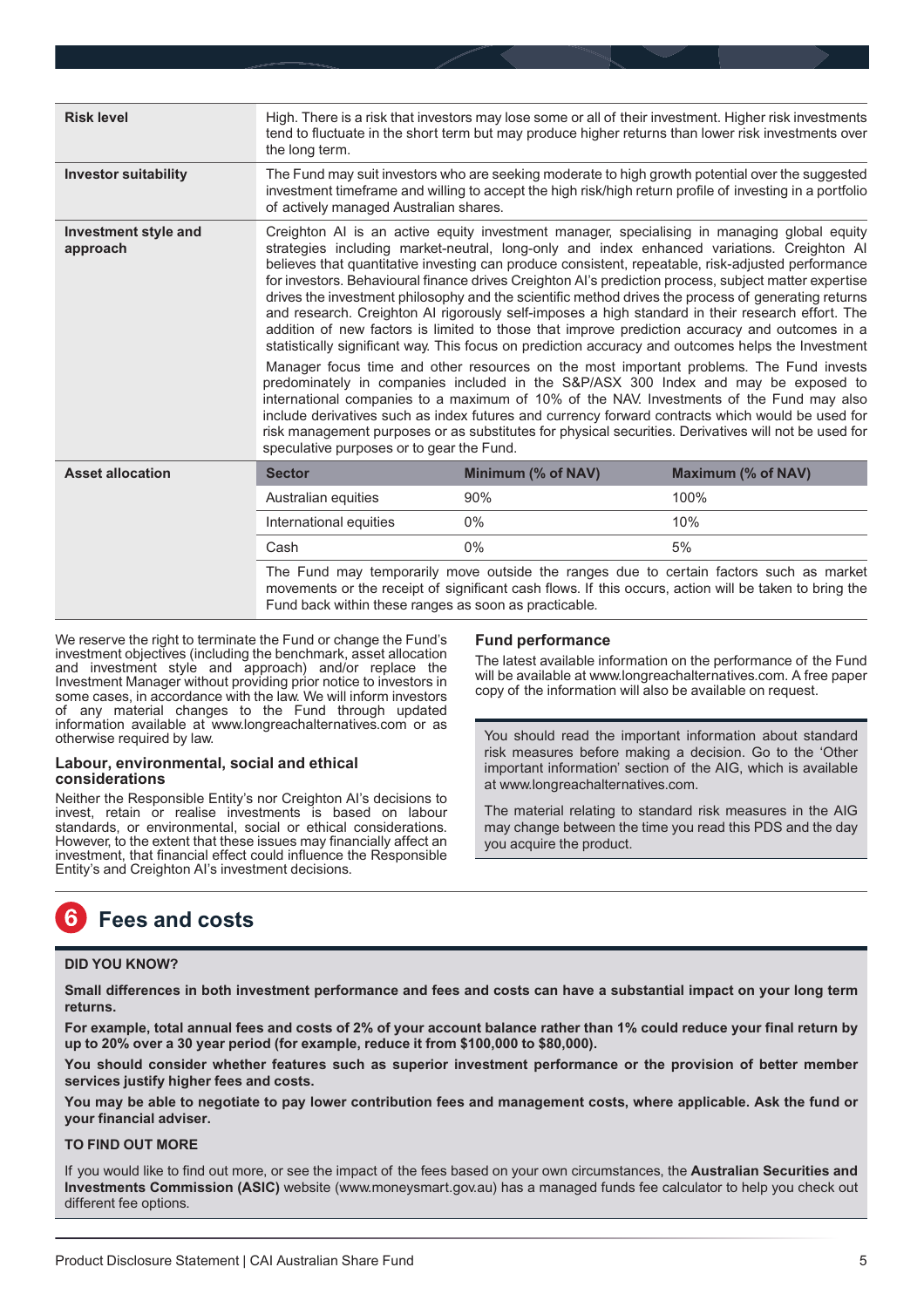The information in the following table can be used to compare costs between different managed investment schemes. Fees and costs may be deducted from your investment, from the returns on your investment or from the assets of the Fund which reduces the investment return to investors. Fees and costs are rounded to four decimal places. There may be slight variations due to rounding.

| <b>CAI Australian Share Fund</b>                                                   |                                                            |                                                                                                                                                                |  |  |
|------------------------------------------------------------------------------------|------------------------------------------------------------|----------------------------------------------------------------------------------------------------------------------------------------------------------------|--|--|
| Type of fee or $cost1,2$                                                           | Amount                                                     | How and when paid                                                                                                                                              |  |  |
| Fees when your money moves in or out of the Fund                                   |                                                            |                                                                                                                                                                |  |  |
| <b>Establishment fee:</b> The fee to open your<br>investment.                      | Nil                                                        | Not applicable                                                                                                                                                 |  |  |
| <b>Contribution fee: The fee on each</b><br>amount contributed to your investment. | Nil                                                        | Not applicable                                                                                                                                                 |  |  |
| Withdrawal fee: The fee on each<br>amount you take out of your investment.         | Nil                                                        | Not applicable                                                                                                                                                 |  |  |
| <b>Exit fee:</b> The fee to close your<br>investment.                              | Nil                                                        | Not applicable                                                                                                                                                 |  |  |
| <b>Management costs</b>                                                            |                                                            |                                                                                                                                                                |  |  |
| The fees and costs for managing your<br>investment                                 | Estimated to be 0.7800% p.a. of the NAV.<br>Consisting of: |                                                                                                                                                                |  |  |
|                                                                                    | Management fee <sup>3</sup> : 0.5600% p.a. of the<br>NAV.  | Calculated on NAV and accrued daily<br>and reflected in the unit price. The fee is<br>paid monthly in arrears from the assets<br>of the Fund.                  |  |  |
|                                                                                    | <b>Expense recovery: 0.2200% p.a. of the</b><br>NAV.       | Calculated on NAV and accrued<br>daily and reflected in the unit price.<br>These expenses are paid when the<br>amounts are due from the assets of the<br>Fund. |  |  |
|                                                                                    | Indirect costs: Estimated to be nil p.a. of<br>the NAV.    | Indirect costs are variable and are<br>deducted from the income and assets of<br>the Fund and are reflected in the unit<br>price.                              |  |  |
| <b>Services fees</b>                                                               |                                                            |                                                                                                                                                                |  |  |
| <b>Switching fee: The fee for changing</b><br>investment options.                  | Nil                                                        | Not applicable                                                                                                                                                 |  |  |

Unless otherwise stated, all fees quoted in this PDS are quoted on a GST inclusive basis, net of any reduced input tax credits and include any applicable stamp duty.

application to this table do not include fees that may be payable to your financial adviser. Refer to the Statement of Advice provided by your<br>
financial adviser in which the details of these fees are set out.

<sup>3</sup> The management fee can be negotiated with Wholesale Clients. Refer to 'Differential fees' section below under the heading 'Fees and costs'.

# **Additional explanation of fees and costs**

# **Management costs**

The management costs of the Fund as set out in this PDS are comprised of: the **management fee** and **expense recovery** in relation to the Fund. The management costs as at the date of this PDS are estimated to be 0.7800% p.a. of the NAV.

#### *Management fee*

The management fee is a fee payable under the Constitution for the management of the Fund. The management fee is calculated and accrued daily based on the NAV and is reflected in the unit price. It is paid monthly in arrears from the assets of the Fund.

The Constitution permits a maximum management fee of 2% p.a. of the NAV. The Responsible Entity may increase the management fee up to this maximum amount at any time subject to the Corporations Act.

# *Expense recovery*

Under the Constitution, the Responsible Entity is entitled to be reimbursed out of the assets of the Fund for all expenses incurred in the operation of the Fund. These include day to day expenses such as administration and abnormal expenses such as legal costs of any proceedings involving the Fund.

At the date of this PDS, the estimated normal operating cost (i.e. fund expenses other than abnormal costs) is 0.2200% p.a. of the NAV.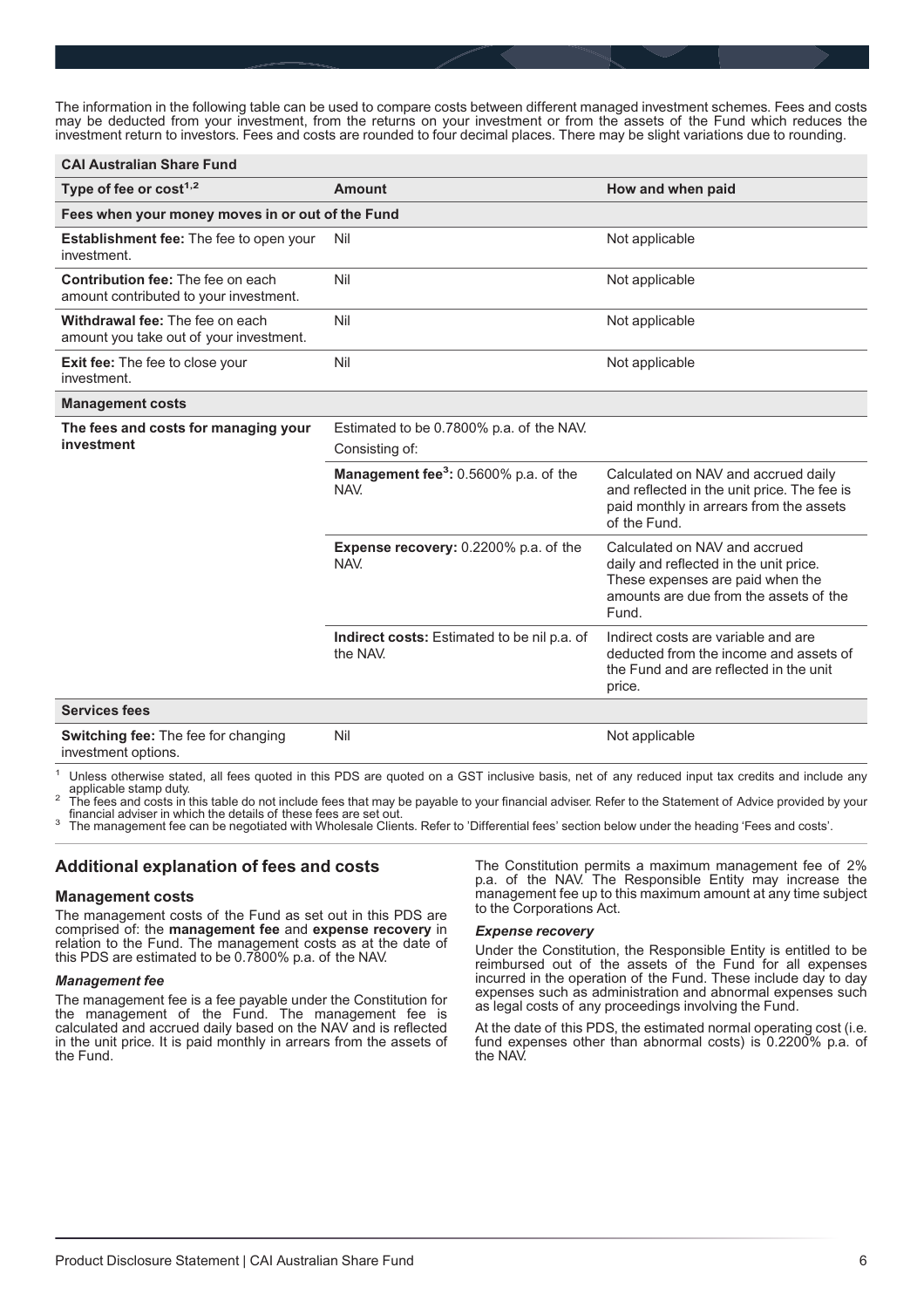<span id="page-6-0"></span>The Investment Manager will pay any normal operating expenses for the Fund (i.e. fund expenses other than abnormal costs) that exceed 0.2200% p.a.

#### *Indirect costs*

In general, indirect costs are any amounts that directly or indirectly reduce the returns on, or the value of assets of, the Fund that are paid from the income or assets of the Fund. Indirect costs are reflected in the unit price of your investment in the Fund.

The indirect costs in the fees and costs table of this PDS are estimates, and as at the date of this PDS, the estimated cost is 0.0000% p.a. of the NAV (for every \$50,000 you have in the Fund, you will pay an estimate of \$0 in indirect costs each year). The indirect costs may vary from year to year, including to the extent that they rely on estimates.

# **Changes to fees**

The Responsible Entity may increase or decrease the fees for a number of reasons without investor consent, subject to the maximum fee amounts specified in the Constitution. We will provide investors at least 30 days' prior notice of any proposed fee increase in accordance with the law. Abnormal expense recoveries and buy/sell spreads may change without notice, for example, when it is necessary to protect the interests of existing investors and if permitted by law. In most circumstances the Constitution defines the maximum fees that can be charged for fees described in this PDS.

# **Differential fees**

We may negotiate different fee arrangements, such as fee rebates, waivers or reductions, with Wholesale Clients. Such arrangements would be subject to individual negotiation and compliance with the legal and regulatory requirements.

# **Example of annual fees and costs for the Fund**

This table gives an example of how the fees and costs for this managed investment product can affect your investment over a 1 year period. You should use this table to compare this product with other managed investment schemes.

| <b>EXAMPLE - CAI Australian Share</b><br><b>Fund</b> |                 | <b>BALANCE OF \$50,000 WITH A</b><br><b>CONTRIBUTION OF \$5,000 DURING</b><br><b>YEAR</b>                                                                                                                                                                                                   |
|------------------------------------------------------|-----------------|---------------------------------------------------------------------------------------------------------------------------------------------------------------------------------------------------------------------------------------------------------------------------------------------|
| Contribution fees                                    | Nil             | For every additional \$5,000 you put in<br>you will be charged \$0.                                                                                                                                                                                                                         |
| <b>PLUS</b> Management costs                         | $0.7800\%$ p.a. | And, for every \$50,000 you have in the<br>Fund you will be charged \$390 each year.                                                                                                                                                                                                        |
| <b>EQUALS</b> Cost of Fund                           |                 | If you had an investment of \$50,000 at<br>the beginning of the year and you put in<br>an additional \$5,000 during that year, you<br>would be charged fees of: \$390 <sup>1,2</sup><br>What it costs you will depend on the<br>investment option you choose and the<br>fees you negotiate. |

 $^1$  Additional fees may apply. Please note that this example does not capture all the fees and costs that may apply to you such as the buy/sell spread.<br><sup>2</sup> This example assumes that the additional \$5,000 was invested at additional \$5,000 is contributed.

Note that this is just an example. In practice, your investment balance will vary, as will the related management costs.

ASIC provides a fee calculator on its 'MoneySmart' website that you could use to calculate the effects of fees and costs on your investment in the Fund.

**Warning:** Additional fees may be paid to a financial adviser if a financial adviser is consulted, refer to the Statement of Advice provided by the financial adviser in which details of the fees are set out.

You should read the important information about fees and costs before making a decision. Go to the 'Fees and costs' section of the AIG, which is available at www.longreachalternatives.com.

The material relating to fees and costs may change between the time when you read this PDS and the day when you acquire the product.

# **How managed investment schemes are taxed**

**Warning:** Investing in the Fund is likely to have tax consequences. Australian tax laws are complex and subject to constant change. The tax comments below are only relevant for Australian resident investors that hold their interests in the Fund on capital account. Further, they may not be relevant for investors that are subject to special tax rules such as banks, insurance companies, managed investment trusts, tax exempt organisations and dealers in securities. We strongly advise you to seek professional tax advice before making a decision to invest.

The Fund is an Australian resident for tax purposes and does not pay tax on behalf of its investors. Australian resident investors are assessed for tax on any income and capital gains generated by the Fund to which they become presently entitled or, where the Fund has made a choice to be an Attribution Managed Investment Trust ('AMIT'), are attributed to them.